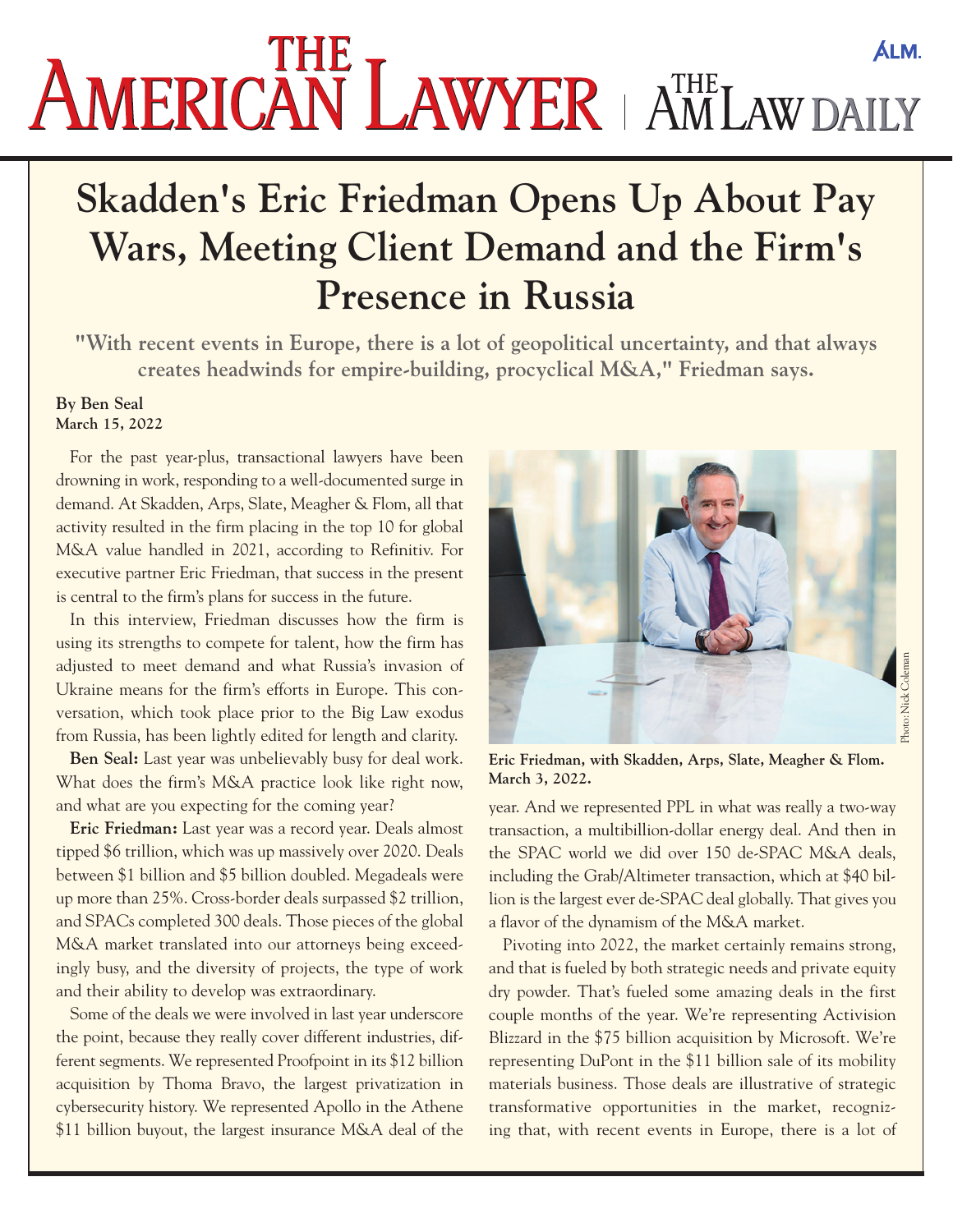geopolitical uncertainty, and that always creates headwinds for empire-building, procyclical M&A.

**BS:** Has Skadden had to make any adjustments internally to respond to the surging demand over the past year or so?

**EF:** It's less structural or formal, but absolutely, though not quite in the way you would think. Perhaps unlike some firms, we view the transactional practices writ large as similar pieces of a broad spectrum. Whether that's M&A, private equity or restructuring, they are similarly skilled transactors operating in different segments of a common market. In a booming, procylical M&A market, you saw a number of our distressed and restructuring M&A transactors jumping in and getting involved in a wide range of other corporate activity—SPACs, de-SPACs, the financing that comes along with those kinds of deals. It wasn't a formal structural shift. It was much more cultural. We really benefited from our ability to flex across those practices.

**BS:** How has the talent war affected the firm's approach to meeting all that demand (and ability to do so)?

**EF:** I want to approach the war for talent, which is a genuine phenomenon that's been happening, in combination with the high demand for legal service, the COVID pandemic environment and the social unrest, all of which were at play in the last couple of years. I really think it's hard to unpack one element without the other elements.

From my perspective, this is an amazing time to start a career at a global law firm like Skadden. High demand provides a lot of opportunities to work on interesting, complicated matters from the get-go. That's a great environment to hit the ground running. Associates get to not only learn from the best, they get a varied experience working with the best, and their skill development is accelerated.

At the same time, the pressing social and geopolitical challenges have provided significant opportunities to give back. That's an integral part of how we believe we can win the war for talent. Our attorneys and professional staff completed over 180,000 hours of pro bono service in 2021. That's enabled our attorneys to plug into a wide variety of important pro bono work. You're creating a dynamic that shifts the war for talent from how much money different firms might throw at the situation to a much longer-term proposition of investing in career development and feeding our colleagues' need to be giving back to our communities. It's actually been, from that perspective, an incredibly enriching time to be practicing law, despite the difficult pandemic and social and geopolitical situation.

The last pillar of it is, we have a strategy to increase attorney representation across gender, race, ethnic, cultural, sexual orientation and ensure that our firm is a great place to work. The outcropping of a decade of heightened efforts in that regard is that, for two years in a row, we have promoted our most diverse new partner class ever. Last year alone, over 50% of our newly promoted partners were women and attorneys of color. You have this intersection happening where there's this incredible surge in work, an incredible, heightened desire for pro bono and public interest and our prioritization of creating an incredibly diverse and inclusive environment for our colleagues to succeed and thrive. For me that's the interplay that we're seeing and how we're approaching the proverbial war for talent.

**BS:** With all that being said, what do you make of the salary raises and how they're playing out?

**EF:** We want to make sure we are attracting the best and the brightest, and a part of that puzzle is ensuring we're compensating people at the top end of the elite law firm universe. I don't believe that's the start and end of winning the war for talent. That puts you in the game, and when you go back to the discussion we were having about M&A and the diversity of our M&A practice across so many industries … we're really doing interesting work well beyond the M&A space. Paying top-of-market compensation is part of our overall talent strategy, but it's really not the end of the equation. I think our commitment is to attract the best people, compensate them as described and invest in their development and afford them accelerated development. We can provide such a varied range of opportunities across practices for them to cut their teeth, learn and hone their skills, while also having an unrivaled opportunity to do pro bono work.

**BS:** On the deal front, I'm curious how the shift toward private equity has impacted the firm. What have you had to do to respond to private equity's growth to keep your firm among the top deal firms?

**EF:** The clients at the center of the deal world are everchanging. Private equity is an incredibly important segment of the M&A world. We view private equity as integrated into our M&A capabilities. At its core, private equity clients are incredibly discerning about M&A transactions and practitioners. We don't start that analysis by viewing private equity as a unique skill, but rather it is a specialized area within the broader M&A spectrum, as is financial institutions, insurance, energy and the like. Within private